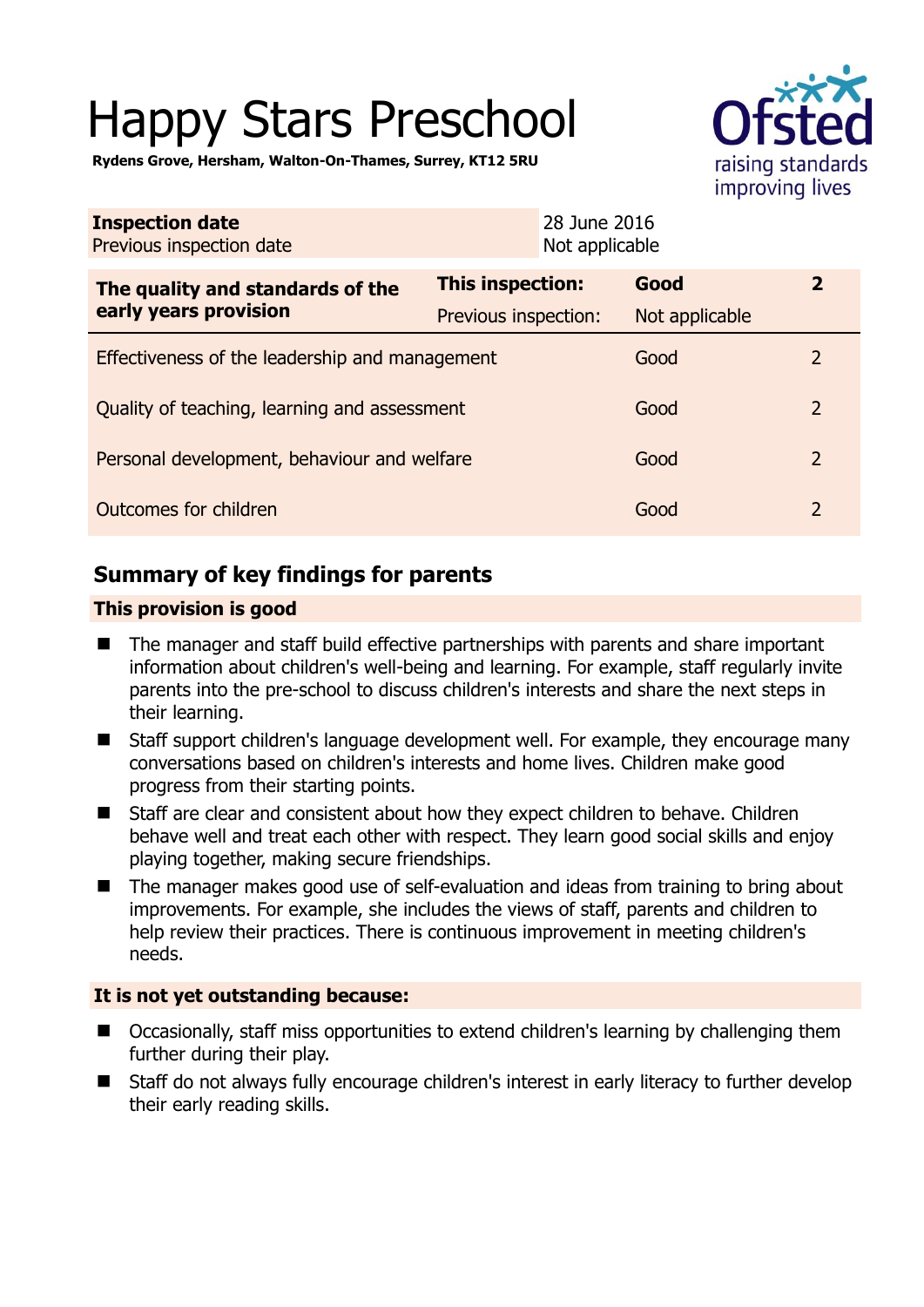## **What the setting needs to do to improve further**

#### **To further improve the quality of the early years provision the provider should:**

- $\blacksquare$  strengthen teaching further to provide children with more challenge during their play, to fully extend their learning
- **E** provide children with more opportunities to develop their early reading skills through their choice of literacy resources.

#### **Inspection activities**

- The inspector observed teaching practices and the impact this had on children's learning.
- The inspector held discussions with the manager, staff, children and parents.
- The inspector read some of the setting's documentation, including the safeguarding policy and procedures.
- The inspector sampled children's development information and records.
- The inspector completed a joint observation with the manager.

#### **Inspector**

Ben Parsons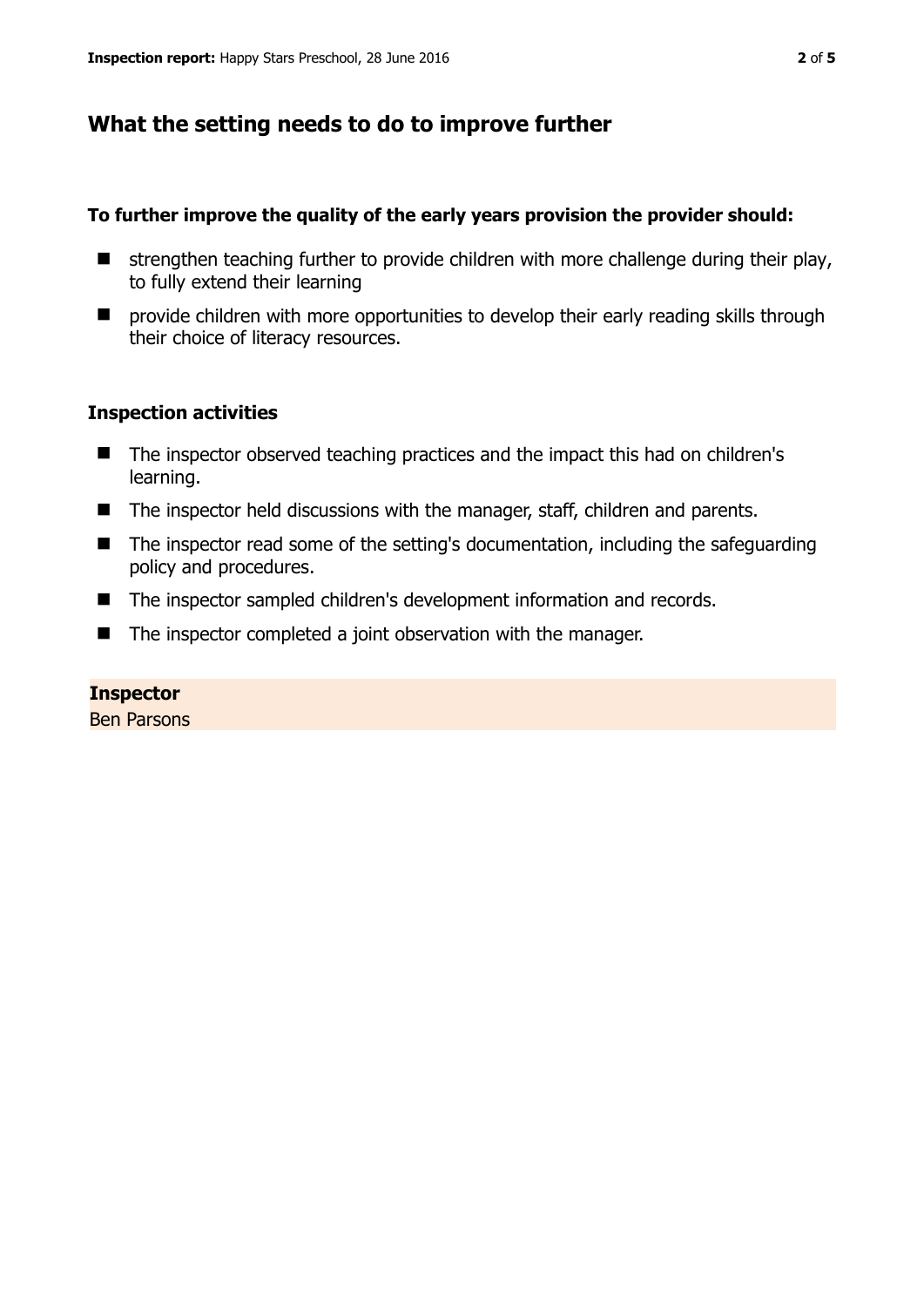## **Inspection findings**

#### **Effectiveness of the leadership and management is good**

The manager and staff have high expectations for children. They work closely together to identify further improvements that benefit children. For example, staff recently introduced new ways to celebrate children's good behaviour and achievements, such as by displaying them on a special board. Staff benefit from a variety of training opportunities that help improve the quality of teaching and update their skills. For example, after recent training, staff introduced enjoyable new ways to learn through cooking. Safeguarding is effective. All staff attend safeguarding training and have a thorough understanding of how to deal with any child protection concerns. Staff effectively use detailed risk assessments and follow strict procedures to help keep children safe.

#### **Quality of teaching, learning and assessment is good**

The staff and manager regularly assess children's development. They observe children's play closely, and plan their next stage in learning. Staff quickly identify any gaps in learning and offer the extra support children need. Overall, staff provide plenty of learning experiences that engage and motivate children. For example, children enjoy exploring the plants in the garden and identifying different insects. Staff develop children's mathematical skills well. For example, they encourage them to count and recognise numbers as they throw bean bags at targets.

#### **Personal development, behaviour and welfare are good**

Staff create a welcoming, friendly and stimulating environment. Children form close relationships with staff and show that they feel safe, secure and ready to learn. Children receive warm praise and encouragement throughout their play and take pride in their achievements. For example, they celebrate together as they finish puzzles. Staff effectively support children's physical well-being in various ways. For example, children enjoy practicing physical skills outdoors, such as completing obstacle courses and riding scooters. Children develop a good understanding of a healthy lifestyle, such as when they confidently discuss their favourite healthy food and their benefits to their bodies.

#### **Outcomes for children are good**

All children make good progress and enjoy their learning. They develop a strong sense of independence throughout their daily routines. For example, they enjoy helping to prepare their own snacks and clearing them away when they finish. Children confidently count and recognise shapes during their play. Children are confident communicators and happily express their views and thoughts. They enjoy taking on roles in their play and show good imagination, such as when excitedly discussing what they can cook in the role-play home corner. Children delight in exploring the different sounds of musical instruments and quickly gain the skills needed for their next stages in learning and for school.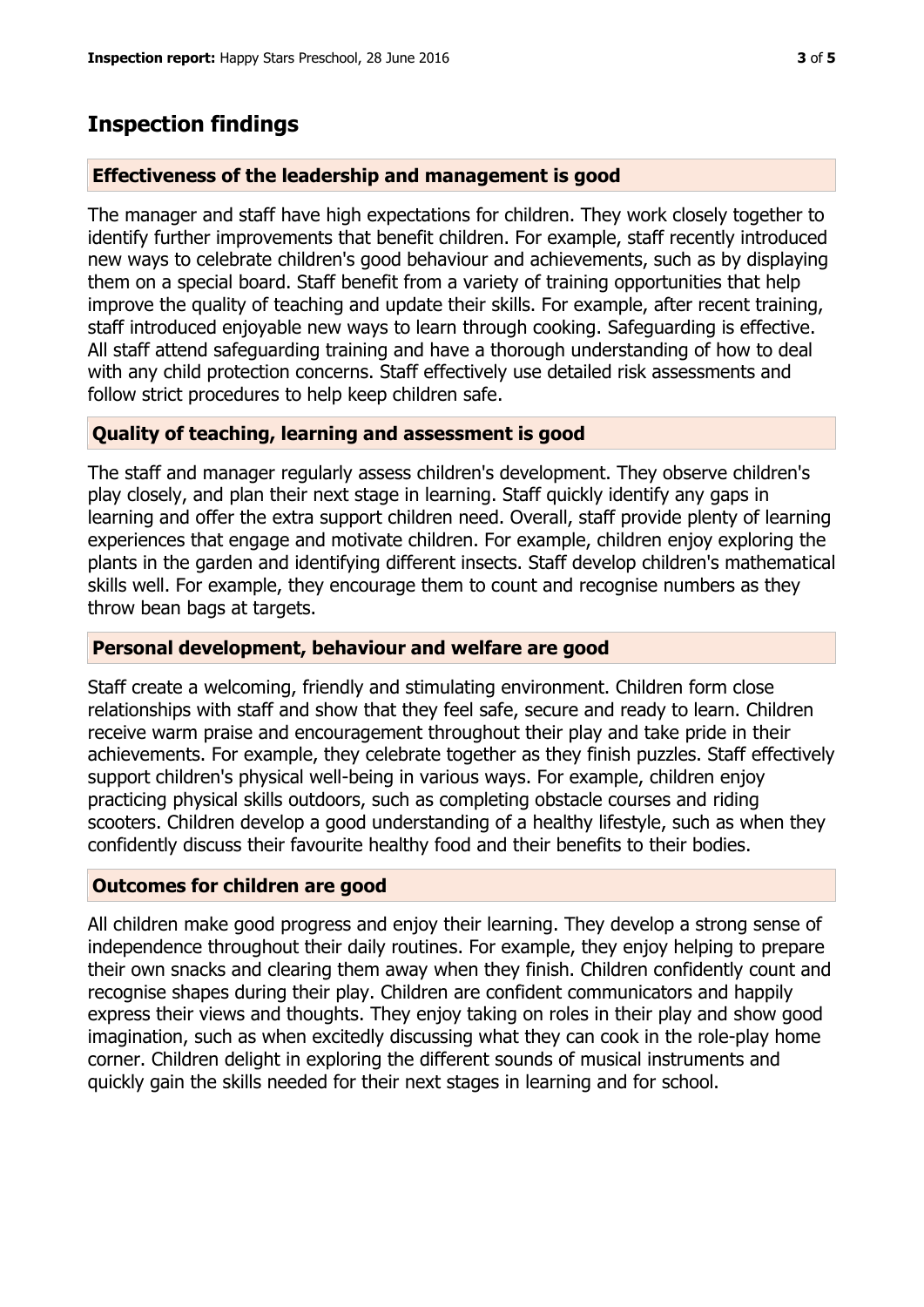## **Setting details**

| Unique reference number                             | EY479557                                                                             |  |
|-----------------------------------------------------|--------------------------------------------------------------------------------------|--|
| <b>Local authority</b>                              | Surrey                                                                               |  |
| <b>Inspection number</b>                            | 984684                                                                               |  |
| <b>Type of provision</b>                            | Sessional provision                                                                  |  |
| Day care type                                       | Childcare - Non-Domestic                                                             |  |
| <b>Registers</b>                                    | Early Years Register, Compulsory Childcare<br>Register, Voluntary Childcare Register |  |
| Age range of children                               | $2 - 4$                                                                              |  |
| <b>Total number of places</b>                       | 23                                                                                   |  |
| Number of children on roll                          | 33                                                                                   |  |
| Name of registered person                           | Happy Stars Preschool Limited                                                        |  |
| <b>Registered person unique</b><br>reference number | RP909825                                                                             |  |
| Date of previous inspection                         | Not applicable                                                                       |  |
| <b>Telephone number</b>                             | 07931 267863                                                                         |  |

Happy Stars Preschool registered in 2008 and re-registered in 2014. The pre-school operates in Hersham, Surrey. The pre-school is open between 9am and 4pm on Monday and Wednesday and between 9am and 12.30pm on Tuesday, Thursday and Friday, during term time only. The setting employs five staff, four of whom hold appropriate early years qualifications and one holds a qualification at level 6. The setting receives funding for the provision of free early education for children aged two, three and four years.

This inspection was carried out by Ofsted under sections 49 and 50 of the Childcare Act 2006 on the quality and standards of provision that is registered on the Early Years Register. The registered person must ensure that this provision complies with the statutory framework for children's learning, development and care, known as the early years foundation stage.

Any complaints about the inspection or the report should be made following the procedures set out in the guidance 'Complaints procedure: raising concerns and making complaints about Ofsted', which is available from Ofsted's website: www.gov.uk/government/organisations/ofsted. If you would like Ofsted to send you a copy of the guidance, please telephone 0300 123 4234, or email enquiries@ofsted.gov.uk.